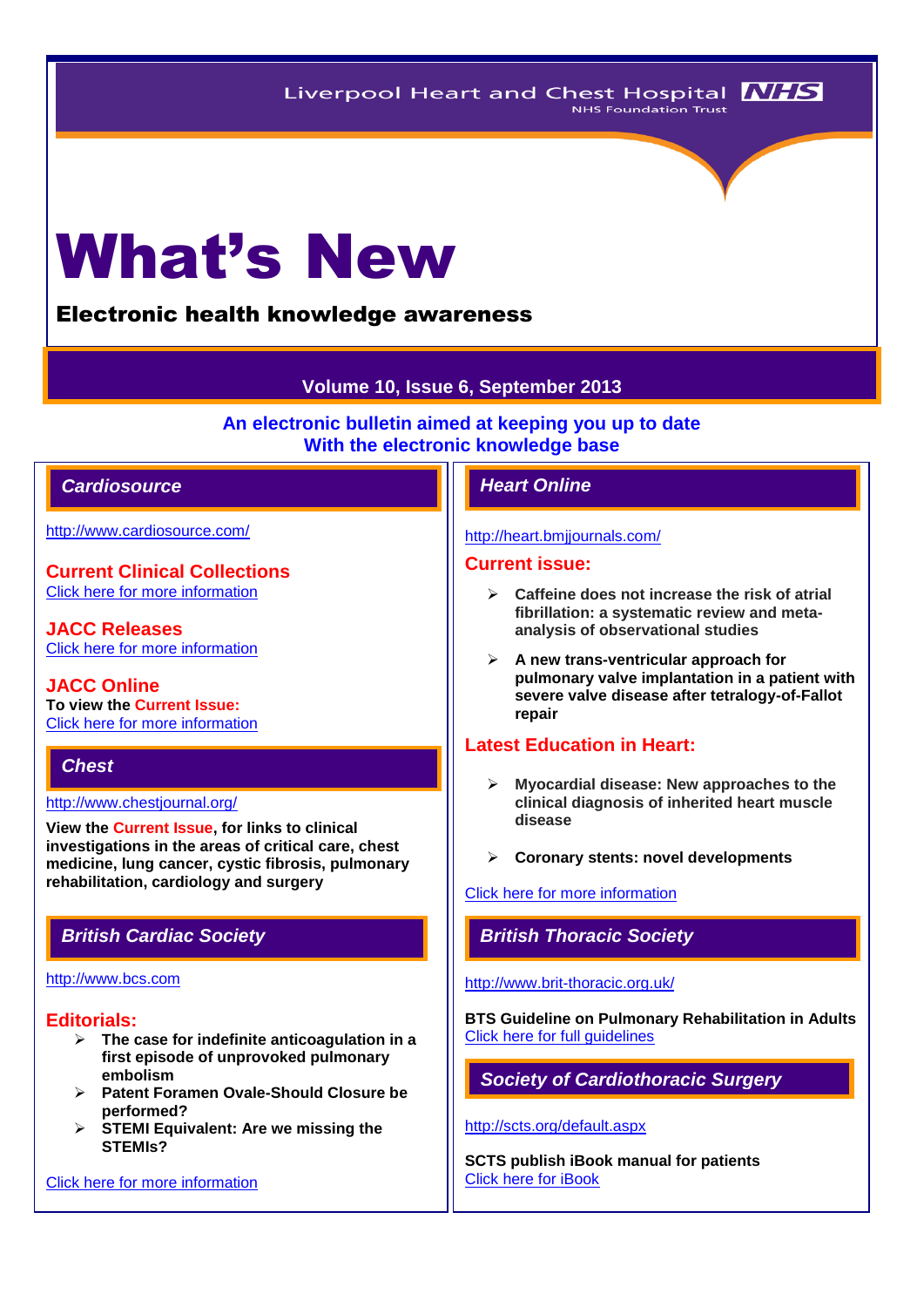# **Volume 10, Issue 6, September 2013**

# *Theheart.org*

#### [www.theheart.org](http://www.theheart.org/)

**Theheart.org** provides information on caring for people with disorders of the heart and circulation, and on preventing such disorders.

## **Heart Wire News:**

- **Door-to-balloon times down, but in-hospital mortality unchanged**
- **RELAX-AHF: Benefit of serelaxin extends across multiple subgroups**
- **CHAMPION pooled: Cangrelor cuts thrombotic events during PCI**

#### [Click here for more information](http://www.theheart.org/section/heartwire.do)

# *European Society of Cardiology*

#### <http://www.escardio.org/>

## **News and Press:**

- **CRT: no benefit, even harm, in narrow QRS heart failure**
- **Device implantation rate still increasing**

## **E-Journal of Cardiology Practice:**

 **Cardiovascular disease prevention guidelines in clinical practice, reviewed**

[Click here for more information](http://www.escardio.org/communities/councils/ccp/e-journal/volume12/Pages/welcome.aspx)

# **ESC Clinical Practice Guidelines**

- **Stable Coronary Artery Disease (Management of)**
- **Diabetes, Pre-Diabetes and Cardiovascular Diseases developed with the EASD**

**Access the full list of guidelines**  [Click here for more information](http://www.escardio.org/guidelines-surveys/esc-guidelines/Pages/GuidelinesList.aspx)

# *Institute for Healthcare Improvement*

#### **IHI News**

- **Measuring Readmissions for Improvement**
- **Surmounting Sepsis:**
- **Mobile Clinics and Population Health**

#### [This week at IHI News letter](http://www.ihi.org/Documents/ThisWeekatIHI.htm)

# *Royal College of Nursing*

[http://www.rcn.org.uk](http://www.rcn.org.uk/)

# **This is Nursing:**

- **Berwick: A promise to learn - a commitment to act**
- **Taking the lead locally has national impact**

[Click here for more information](http://thisisnursing.rcn.org.uk/members/)

**Nursing headlines** [Click here for news from around the UK](http://www.rcn.org.uk/newsevents/news)

**Clincial Governance e-bulletin** [Click here for clinical governance updates](http://www.rcn.org.uk/development/practice/clinical_governance/quality_and_safety_e-bulletin/e-bulletin_archive)

# *National Institute for Health Research*

[http://www.nihr.ac.uk](http://www.nihr.ac.uk/)

#### **NIHR latest news**

[Click here for more information](http://www.nihr.ac.uk/news/Pages/default.aspx)

**NIHR Research Design Service for the North West**

[E-Bulletins](http://www.rds-nw.nihr.ac.uk/newstrainingevents/ebulletin.php)

# *NHS England*

[http://www.england.nhs.uk](http://www.england.nhs.uk/)

**NHS News** 

[September News](http://www.england.nhs.uk/2013/09/09/nhs-news-issue-23/)

# *BMJ*

# [BMJ evidence-centre](http://group.bmj.com/products/evidence-centre/evidence-updates)

**BMJ Evidence Updates** alert you of important new research about the diagnosis, treatment, prognosis, aetiology and economics of medical conditions

[Click here to register](http://plus.mcmaster.ca/EvidenceUpdates/Registration.aspx)